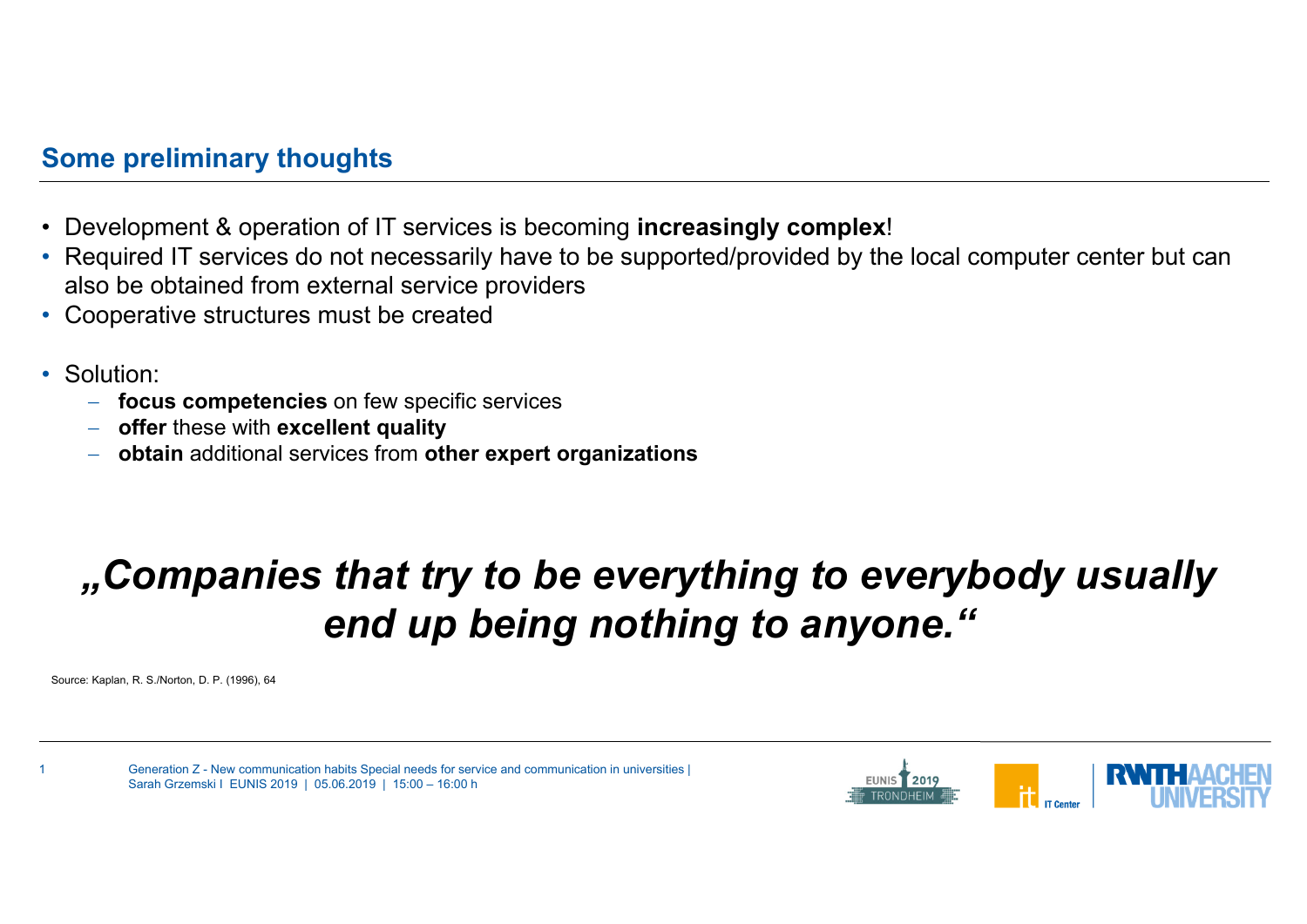## **What**´**<sup>s</sup> the question?**

## *What are the differences between interchangeable products and services?*



2



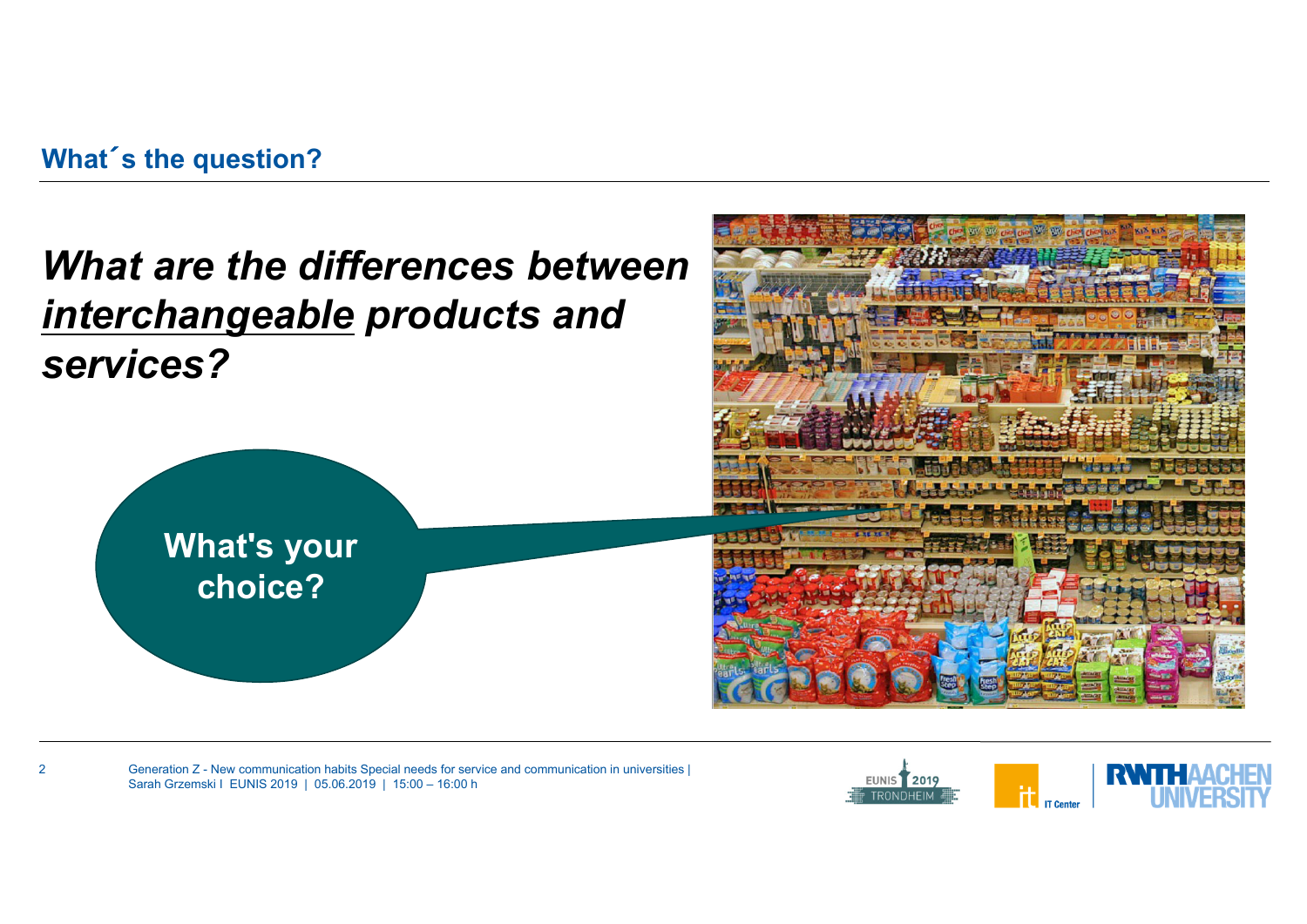3

# *In the case of interchangeable products and services, it is communication alone that makes the difference.*

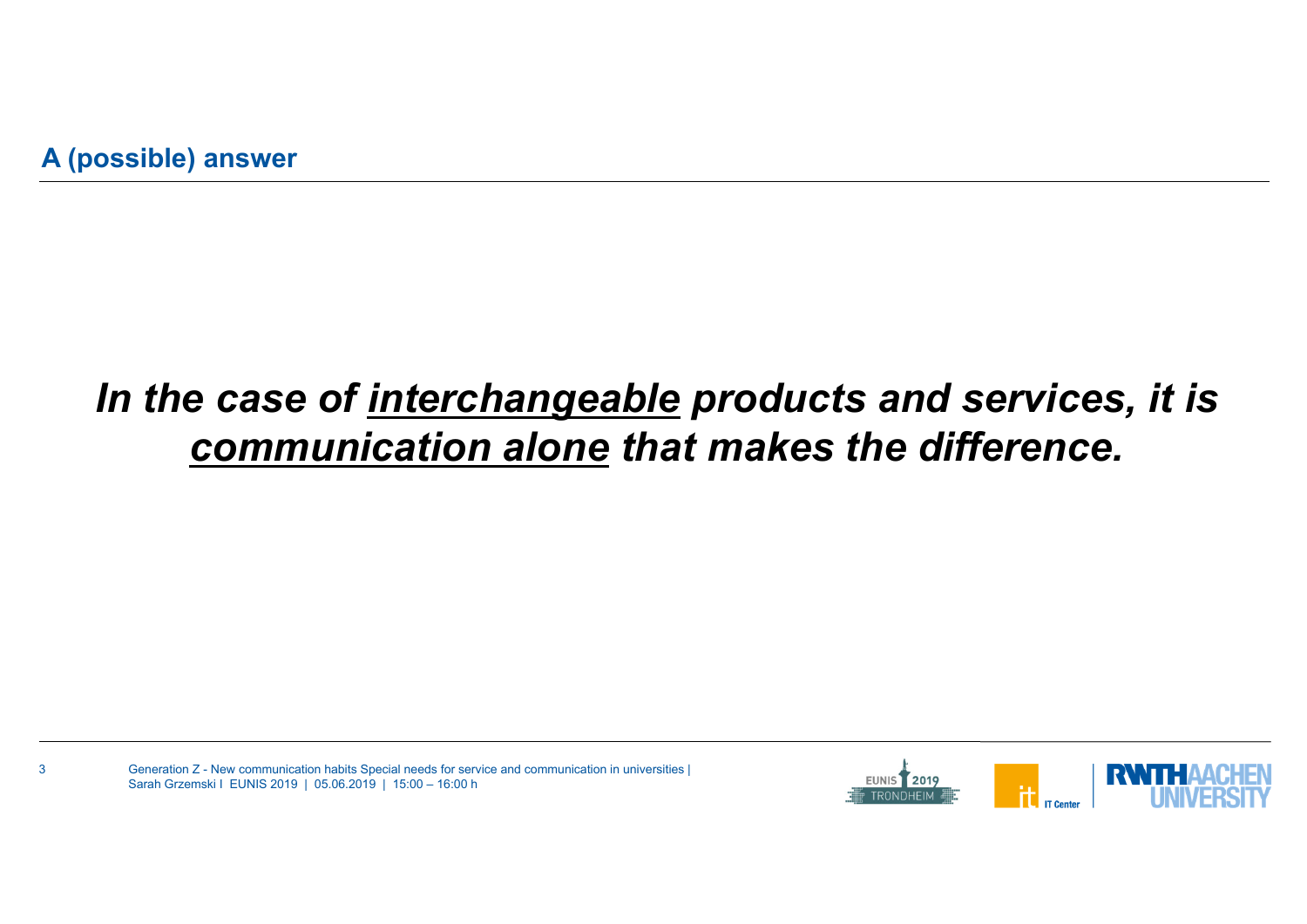#### **This statement seem to be confirmed**

- The users asked for the demand for **fast information and interaction** in 2013
- $\bullet$  2015 the first social media platform the "IT Center Blog" was implemented
	- (some) Goals:

4

- $\hspace{0.1mm}-$  Providing news as well as tips and tricks about the services
- Increase of the interaction between the readers/users and the IT Center  $\rightarrow$  Build up a community
- Reduce e-mail support inquiries
- 2015 the decision to offer an additional innovative communication channel was made  $\rightarrow$  Support Chat. (some) Goals:
	- (<u>strategic</u>): the IT Center was the first IT institution of the university surveyed to offer its users a fast, modern and simple communication channel for support requests  $\rightarrow$  the IT Center is ready to respond to the wishes and suggestions of its users
	- Increase of the interaction between the user and the IT Center  $\bm{\rightarrow}$  created to use the Support Chat via various entry points.
	- reduction in inquiries by e-mail and telephone
	- $\hbox{--}$  integration into the ISTM processes of the IT Center



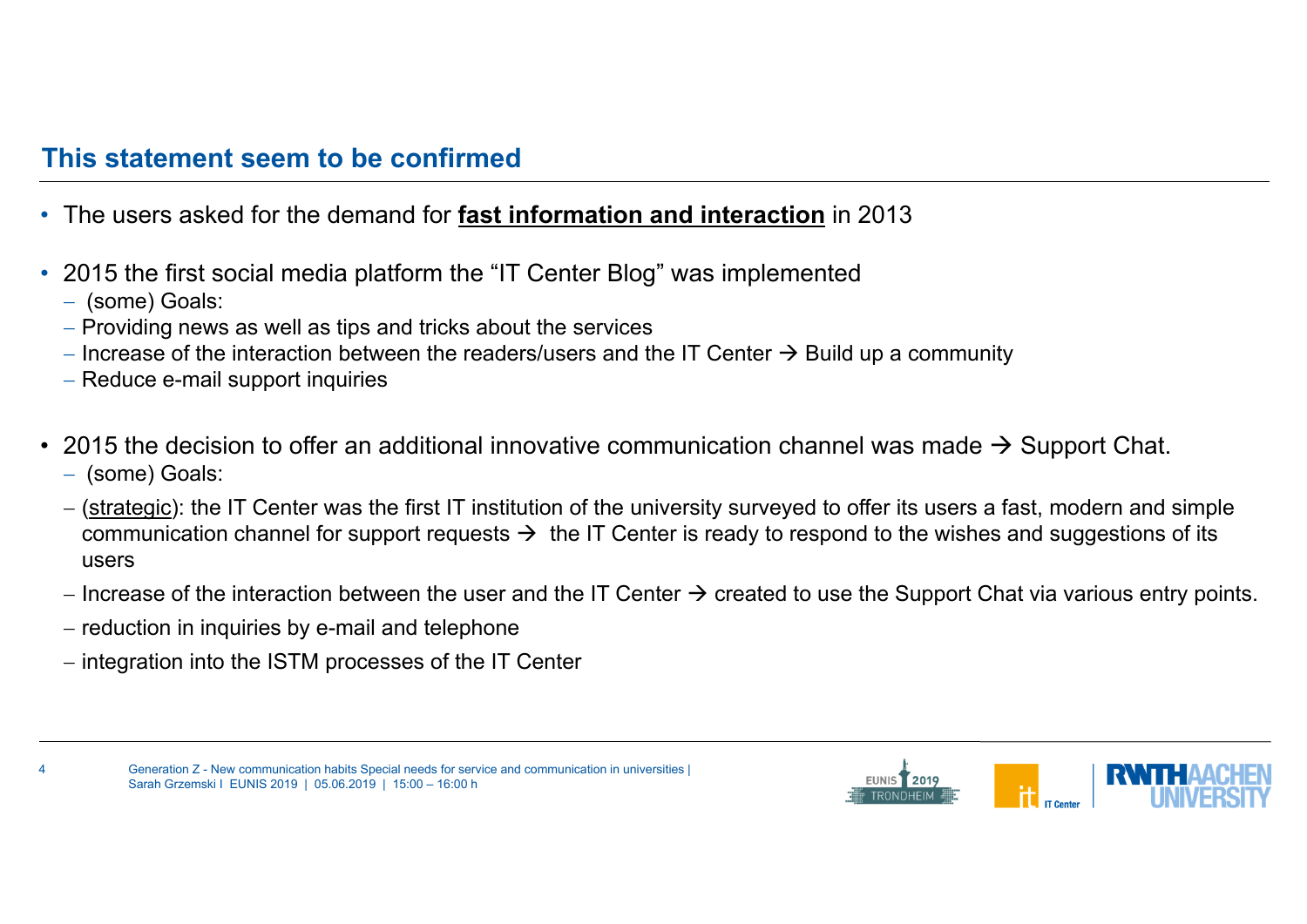#### **IT Center Blog**



### **Number of posts and rate of increase**

#### **Number of visits and rate of increase**



*Source: Annual Report of the Division 2016, 2017 & 2018*

5

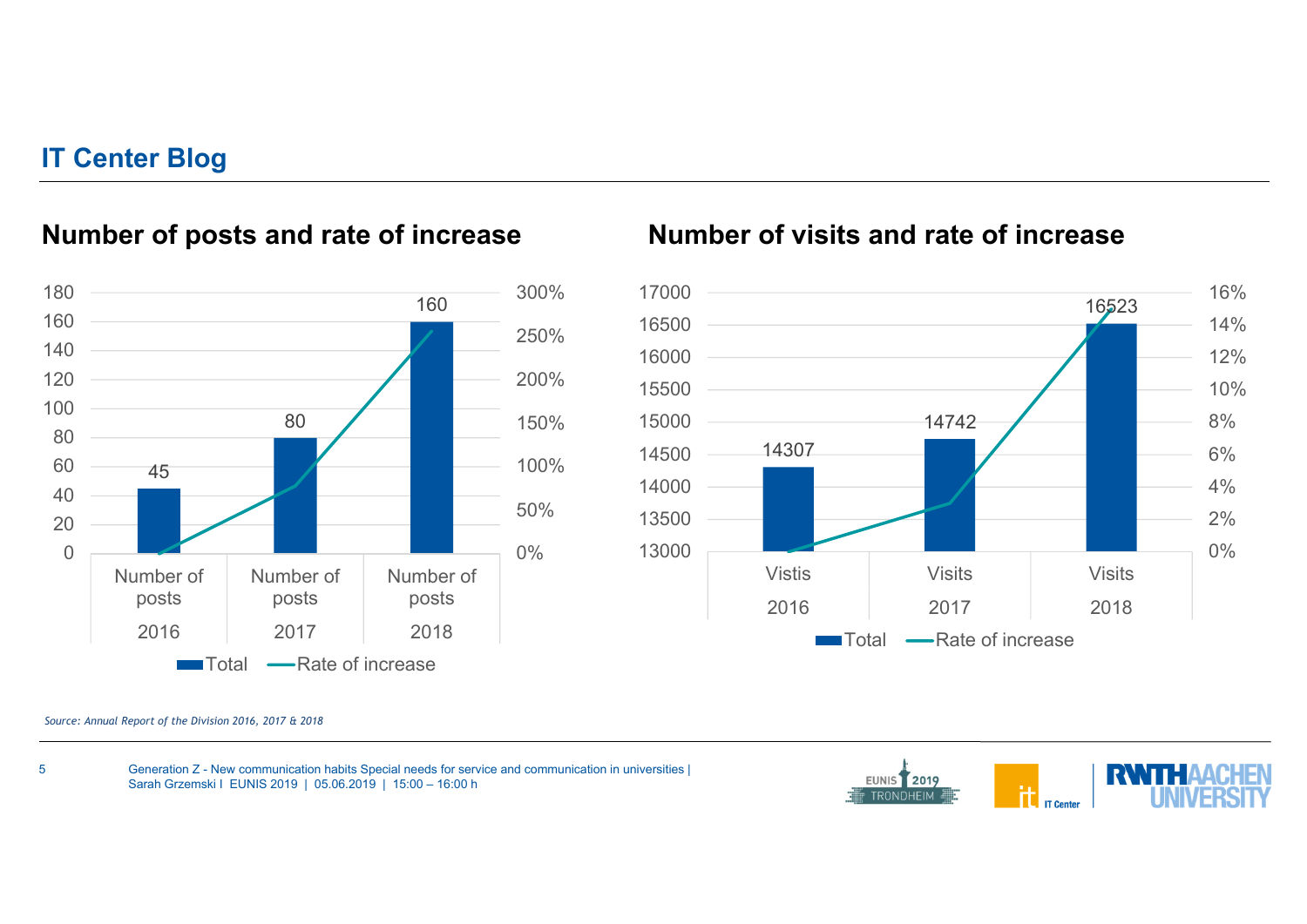### **IT Center Blog: Top Referrer**

6

| 2017                        | <b>Numbers</b> | 2018                   | <b>Numbers</b> |  |
|-----------------------------|----------------|------------------------|----------------|--|
| Google, Bing, Yahoo!        | 869            | Google                 | 7661           |  |
| sosciesurvy                 | 123            | doc.itc.rwth-aachen.de | 758            |  |
| www.itc.rwth-aachen.de      | 60             | www.itc.rwth-aachen.de | 383            |  |
| blog.rwth                   | 16             | m.facebook.com         | 116            |  |
| m.facebook.com              | 11             | www.facebook.com       | 83             |  |
| t.co                        | 8              | t.co                   | 62             |  |
| doc.itc                     | 5              | www.sosscisurvey.de    | 55             |  |
| im.facebook.de              | 5              | sso.rwth-aachen.de     | 45             |  |
| webmail.stud.uni-giessen.de | 1              | blog.rwth-aachen.de    | 33             |  |
| www.ezw.rwth-aachen.de      | $\mathbf 1$    | www.cil.rwth-achen.de  | 15             |  |
|                             | 1099           |                        | 9211           |  |

• search terms entered in Google is no longer possible. Google no longer supports the monitoring of web pages using the search terms (DF42.de 2019).

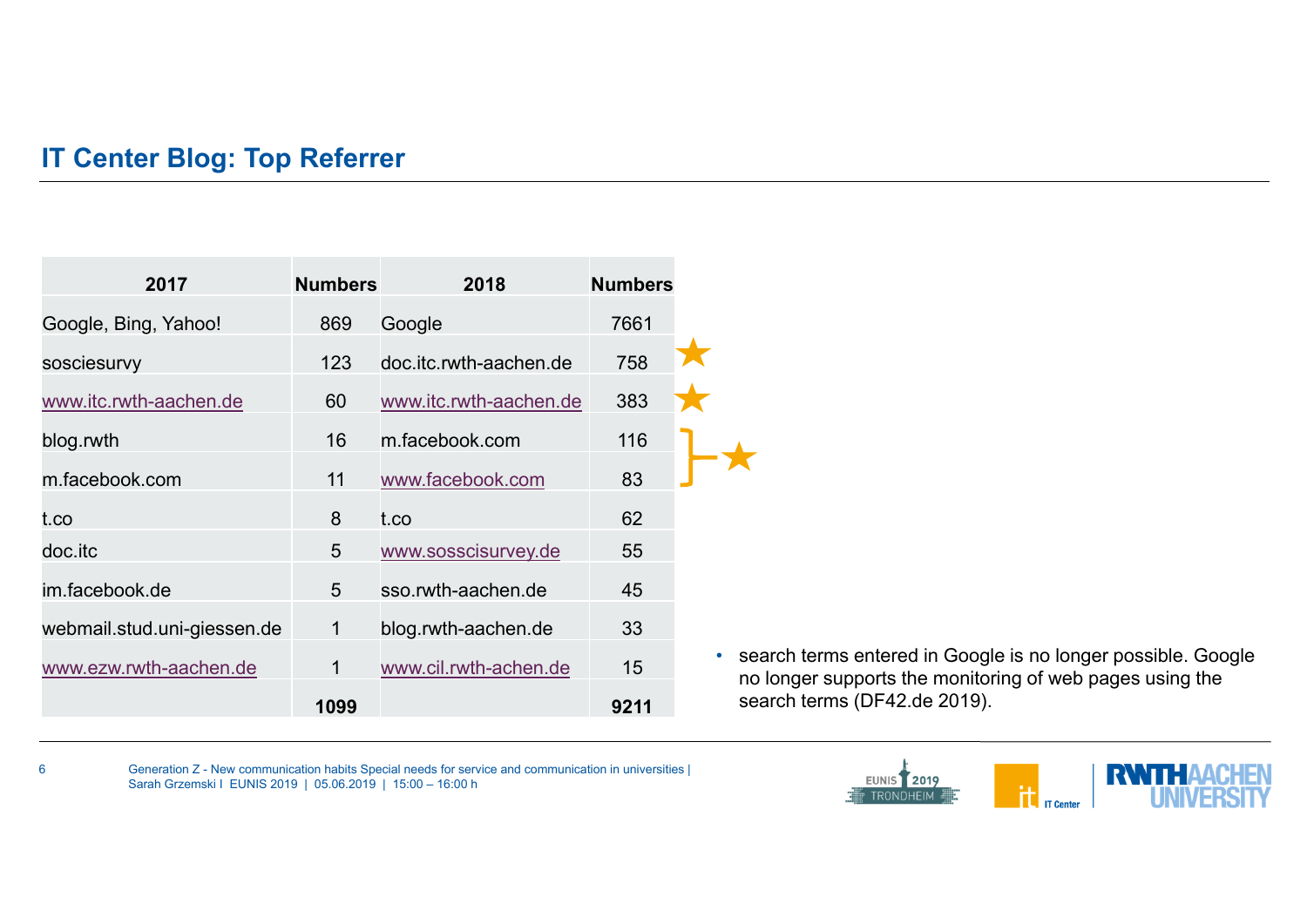### **Support Chat**

- $\bullet$ status quo analysis
- $\bullet$ implemented as in-house development  $\rightarrow$  Audience Response System -direct feedback
- •development of a front-end for users and a backend for employees
- •integration into the IT Service Management processes
- • formal guidelines for the general use of the chat, organizational framework conditions and employee qualification
- 2015/2016: integration into the documentation porta \*
- 2016: integration into the RWTHApp \*
- 2018: integration into eduroam device management \*
- 2019: integration into "My IT Center" portal \*
- July 2019: integration into RWTHmoodle

\*less support intensive applications

7

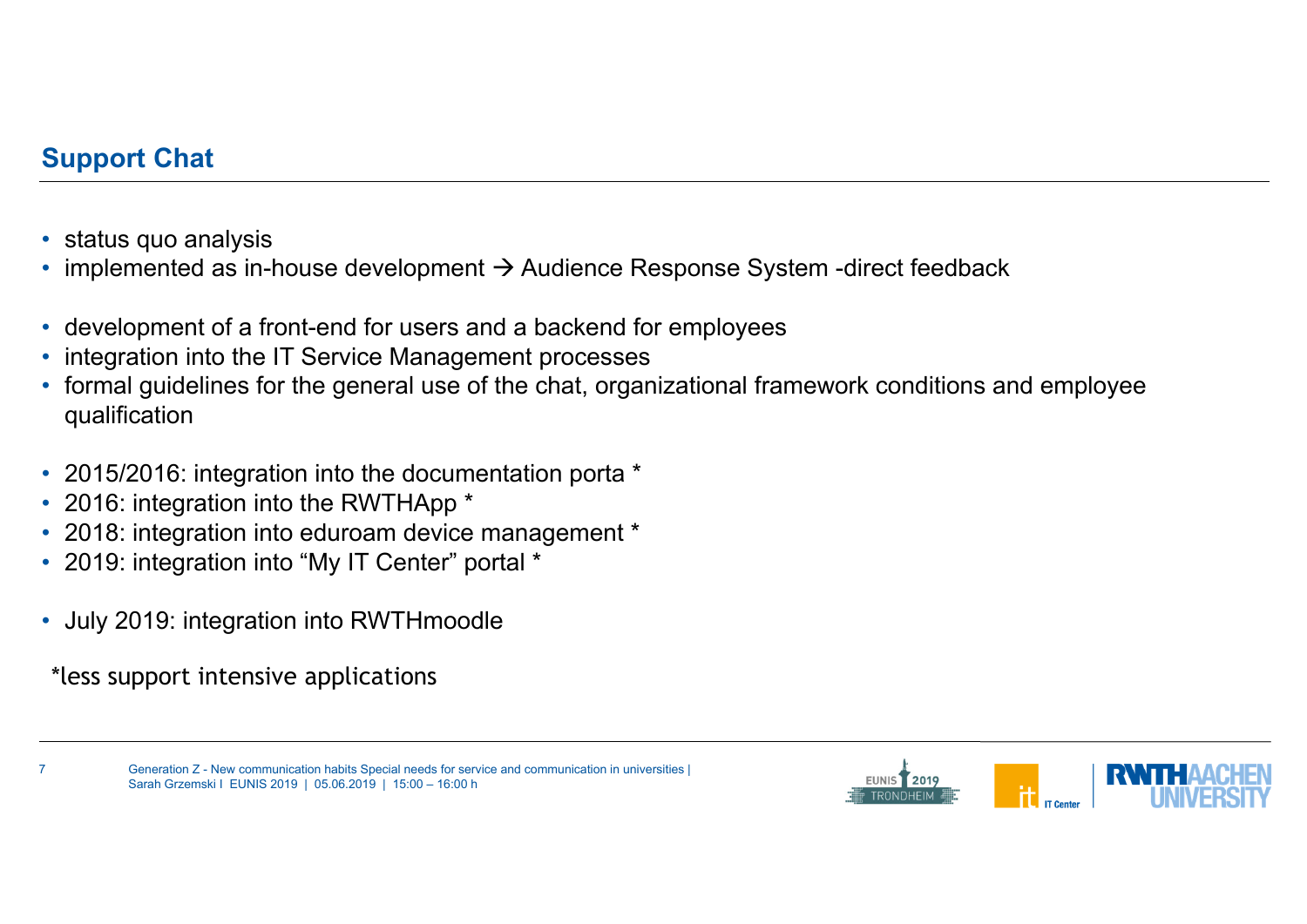#### **Support channels and relevance for target groups**



*Source: User Satisfaction 2015, 2016, 2017*

8

*Source: User Satisfaction 2017*

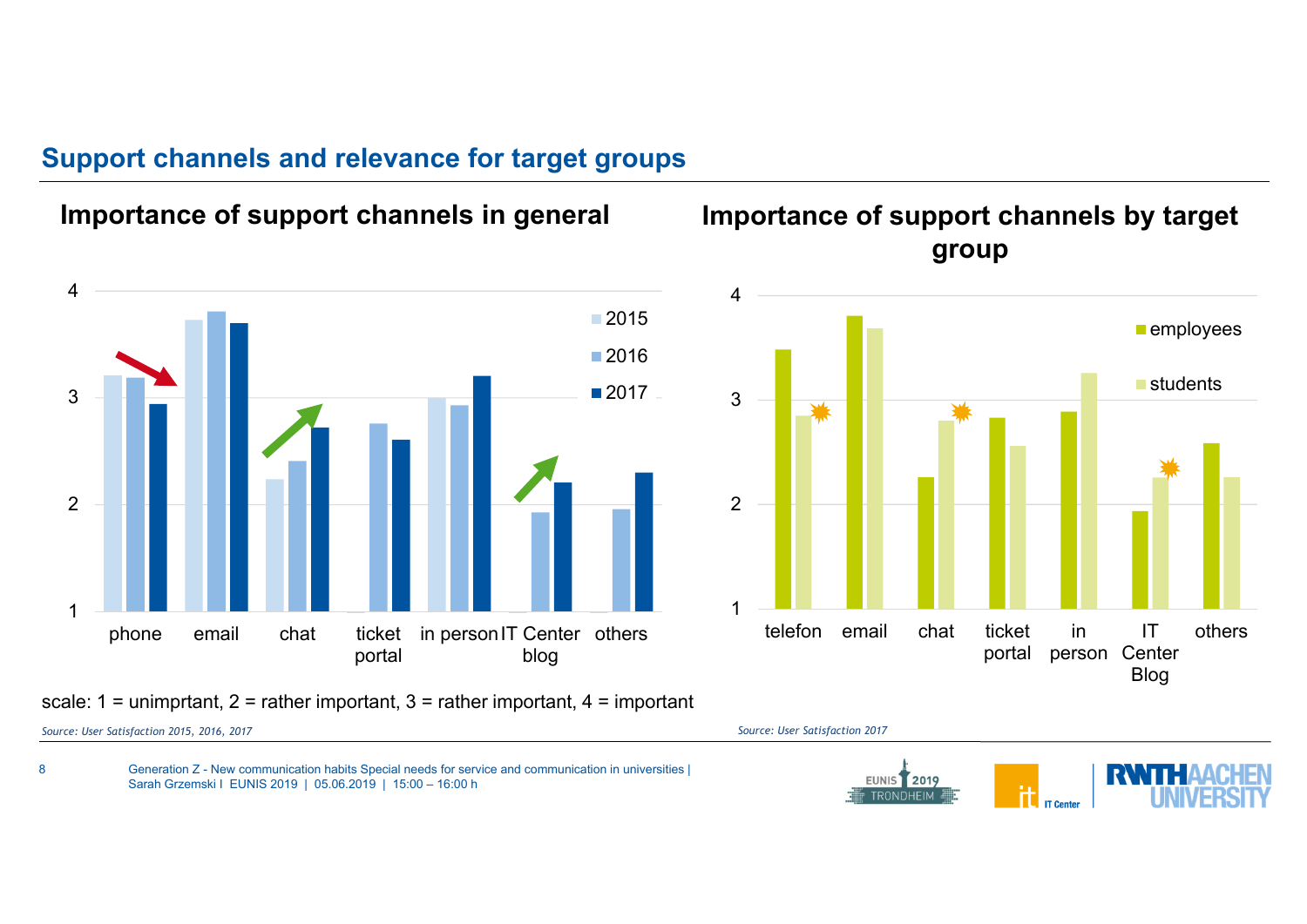#### **How the chat usage developed?**



**Percentage inrease rate by support channel**

### **Acces points to the Chat Support**



- $\bullet$  Since June 2019 the chat is integrated in My IT Center (https://app.rwth-aachen.de/portal/#home?)
- $\bullet$ From July 2019 the chat will be integrated into RWTHmoodle



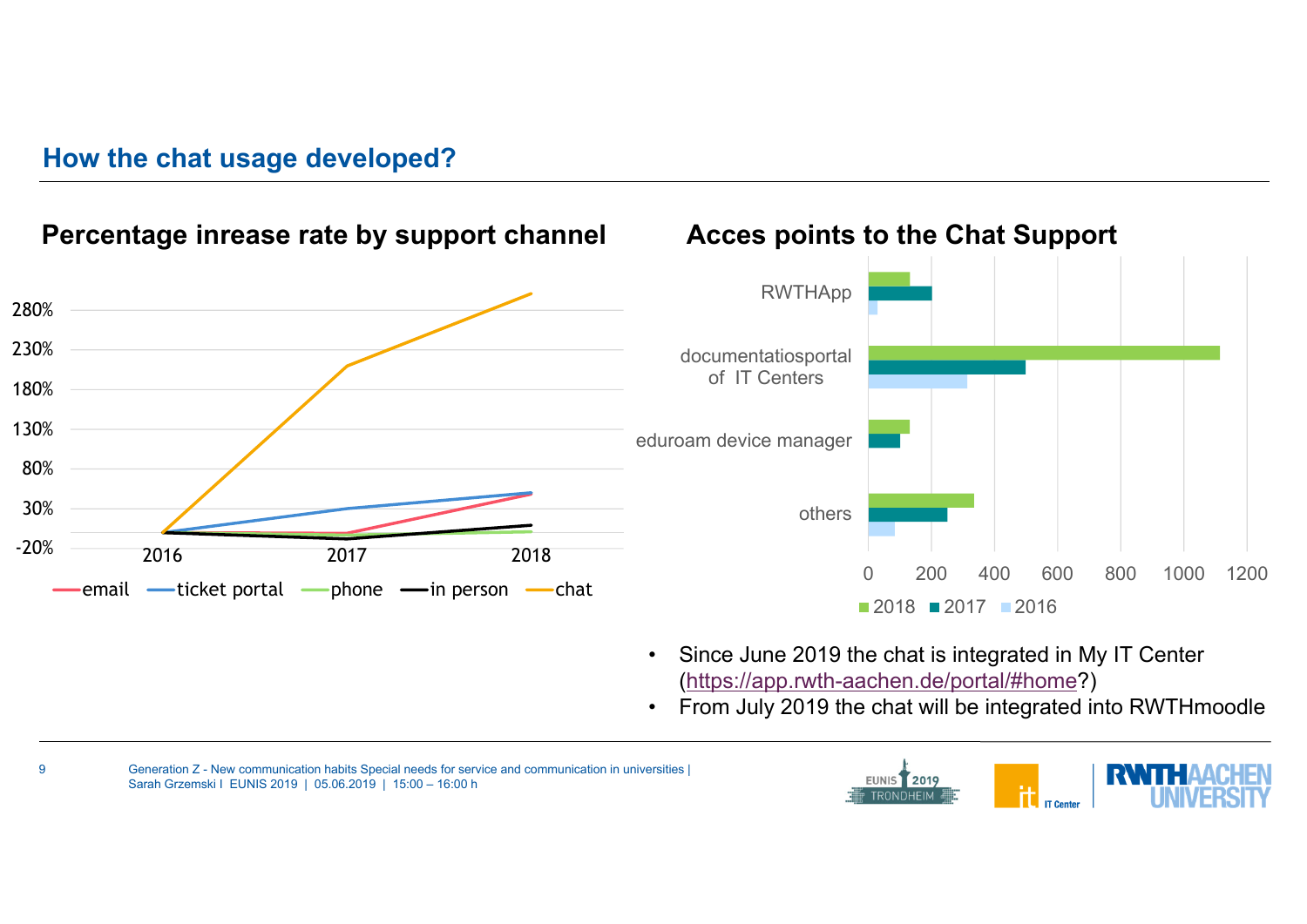#### **Results of the RWTHmoodle user survey WS 18/19 (end of 2. pilot phase)**



**Support requests of students by** 

#### **Support requests of lecturers by communication channel**



Generation Z - New communication habits Special needs for service and communication in universities | Sarah Grzemski I EUNIS 2019 | 05.06.2019 | 15:00 – 16:00 h

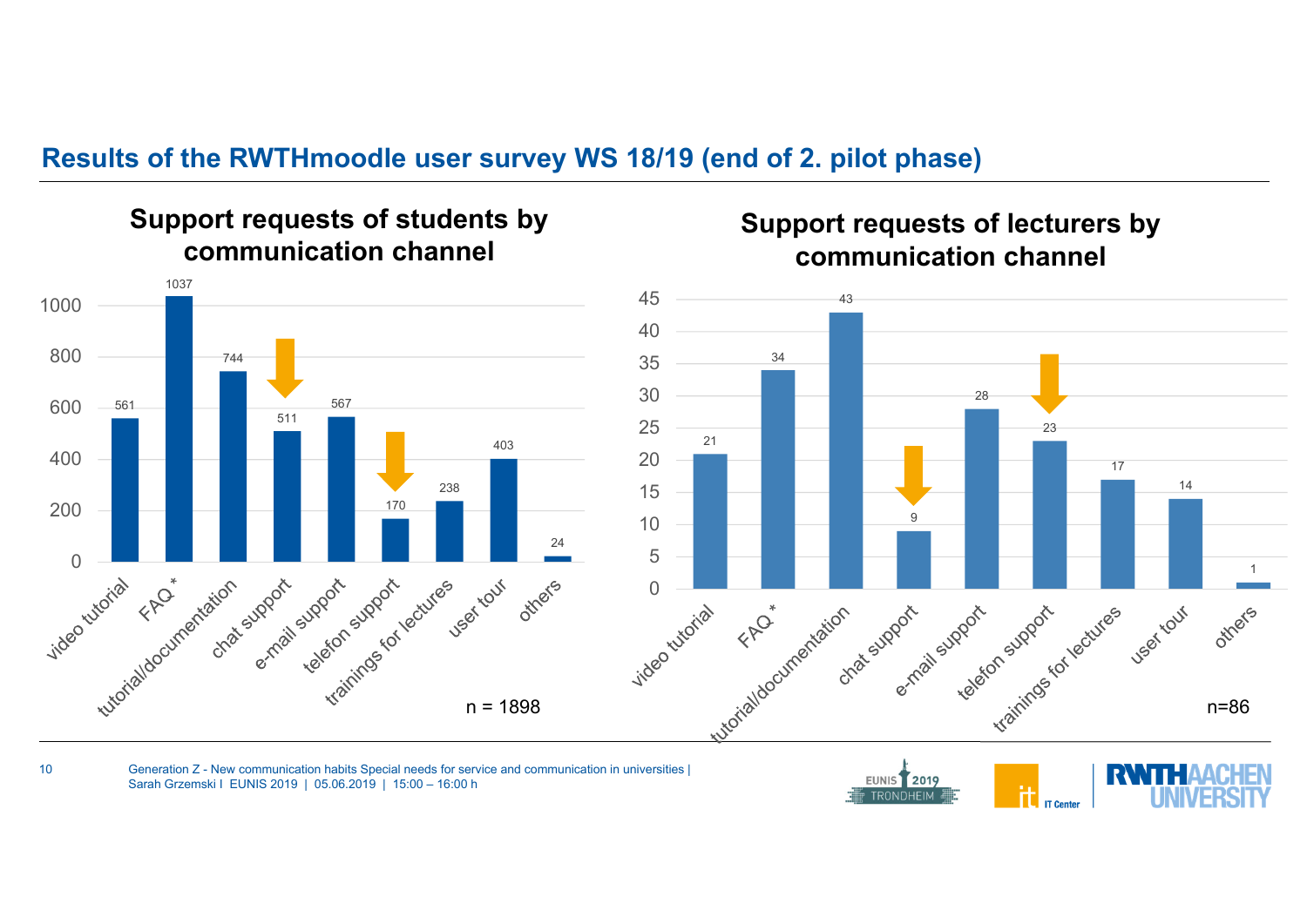## **Top 10 question topics**

11

| category                     | 2017 | 2018 |  |
|------------------------------|------|------|--|
| email                        | 184  | 213  |  |
| network / datanetwork        | 120  | 114  |  |
| identity management          | 101  | 135  |  |
| software                     | 98   | 174  |  |
| <b>HPC</b>                   | 92   | 172  |  |
| Webservices                  | 87   | 145  |  |
| <b>IT Center specials</b>    | 85   | 122  |  |
| administration & organsation | 83   | 136  |  |
| old CMS                      | 72   | 69   |  |
| others                       | 122  | 168  |  |